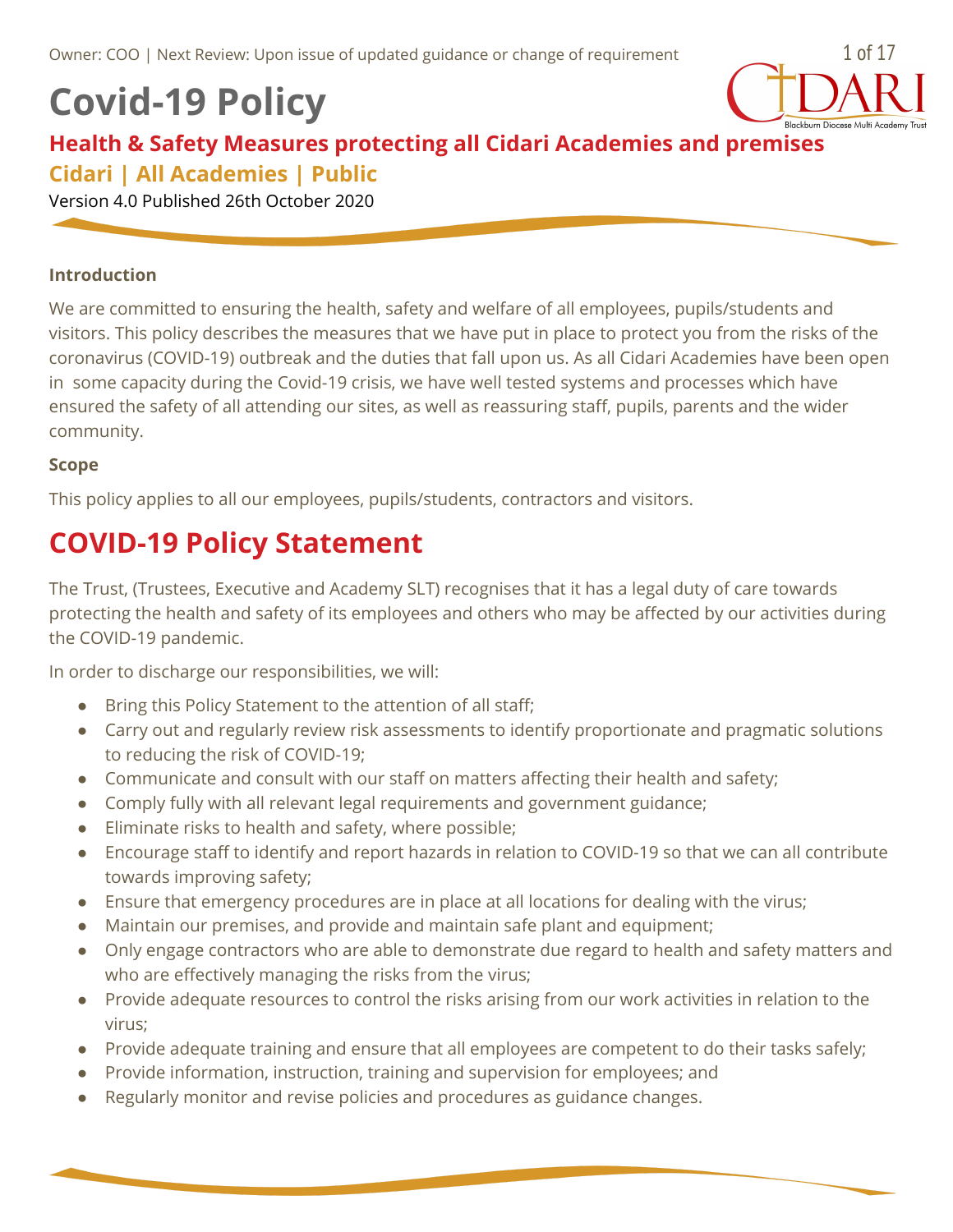This policy statement will be reviewed and revised as necessary to reflect changes to the organisation's activities and any changes to legislation or government guidance. Any changes to the policy will be brought to the attention of all employees.

This document should be read in conjunction with published Government [Guidance](https://www.gov.uk/government/publications/actions-for-schools-during-the-coronavirus-outbreak/guidance-for-full-opening-schools) for full opening: [schools](https://www.gov.uk/government/publications/actions-for-schools-during-the-coronavirus-outbreak/guidance-for-full-opening-schools), Appendix 1 Local Action Plan, and Local Risk Assessment.

## **COVID-19 Responsibilities**

The overall responsibility for health and safety and management of the virus rests at the highest management level. However, it is the responsibility of every employee to co-operate in providing and maintaining a safe place of work.

It is important that everyone is aware of their responsibilities and has a clear understanding of their areas of accountability in controlling factors that could lead to ill health, injury or loss and the virus being spread. Line managers are required to provide clear direction and accept responsibility.

We recommend that the following positions are identified as having key responsibilities for the implementation of COVID-19 control measures:

### **Trust Executive**

### **The Trust Executive will ensure that:**

- Academy leaders are fully aware of their responsibilities relating to Covid-19.
- Professional external Health & Safety advice is sought and implemented.
- Academies are appropriately resourced financially and materially to meet their obligations relating to Covid-19.
- Appropriate training and support is in place for all employees.
- No employee, pupil, parent, visitor or contractor is put at unnecessary risk on or travelling to and from Trust premises.
- The latest guidance is applied and documentation prepared and distributed where necessary to Senior Leaders for local implementation.
- Unions are consulted and updated regarding the measures in place, proposed or any changes or variation to prior agreement.
- Effective and clear communication channels are in place for Staff, Parents, Pupils, Trustees, Governors and other stakeholders.
- Trustees are kept updated regularly in relation to the operational status of the Trust.

## **COVID-19 Supervisor**

A COVID-19 Supervisor must be appointed in each of our sites and ensure that in their areas of control:

- They implement and follow the Coronavirus (COVID-19) Policy;
- They supervise their staff to ensure that they work safely, providing increased supervision for new, vulnerable and young workers;
- Liaise with and update the Trust Executive on all related Covid-19 matters.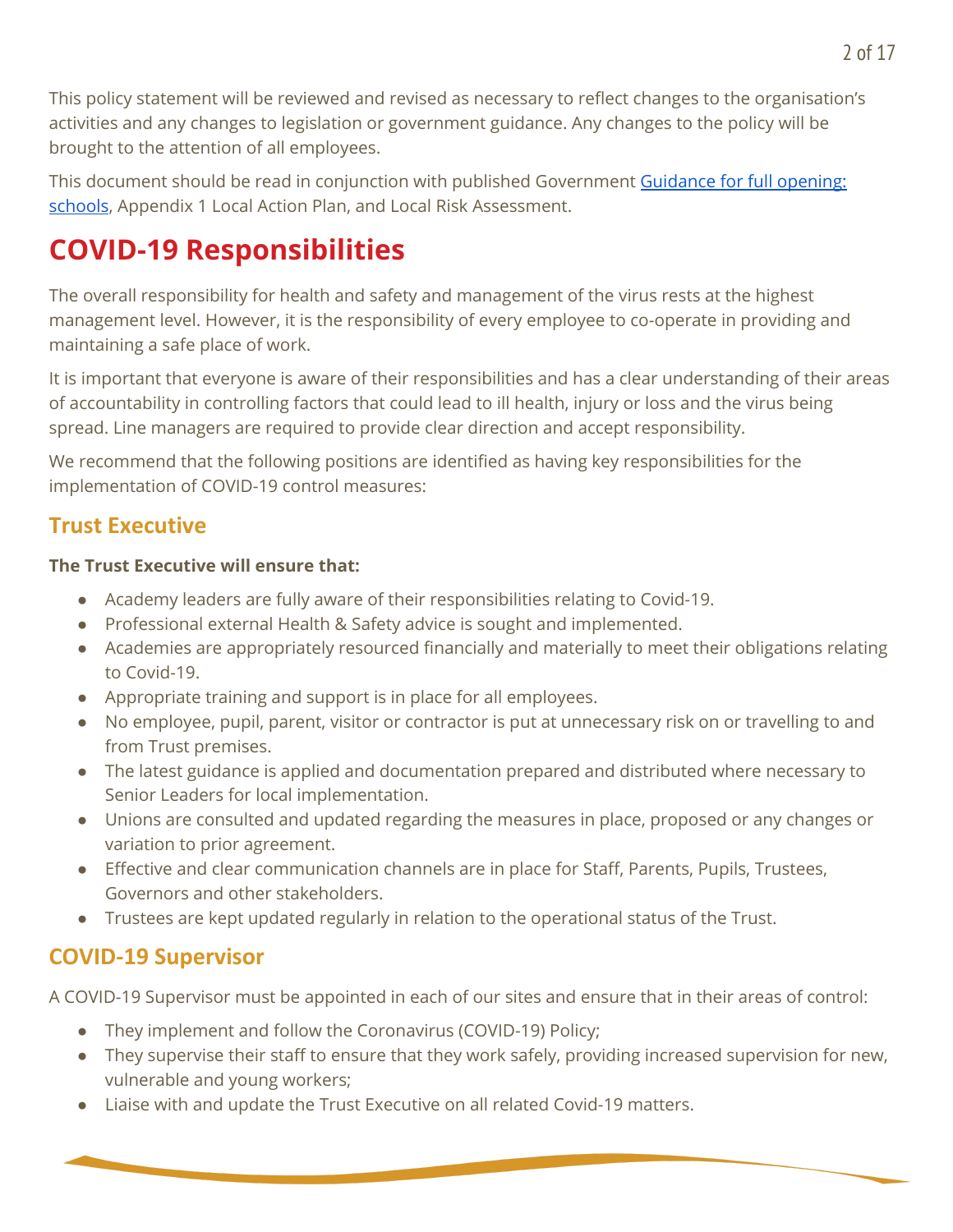- They communicate and consult with staff on COVID-19 issues;
- They keep themselves up to date with developments and guidance relating to COVID-19 issued by the Trust;
- That all contractors attending their setting have completed the Contractor Checklist and Visitor Declaration.
- Rules are followed by all;
- They encourage staff to report hazards and raise concerns;
- Issues concerning safety raised by anyone are thoroughly investigated and, when necessary, further effective controls implemented and communicated to staff;
- Any safety issues that cannot be dealt with are referred to the SLT/ Trust for action;
- Safety training for staff is identified, undertaken and recorded to ensure that they are competent to carry out their work in a safe manner;
- Safe systems of work are developed and implemented where needed;
- COVID-19 incidents inside and outside of work are recorded, investigated and reported where needed;
- Personal protective equipment (PPE) is readily available and maintained where appropriate, and relevant staff are aware of the correct use of this and the procedures for replacement;
- Hazardous substances are stored, transported, handled and used in a safe manner according to manufacturers' instructions and established rules and procedures; and
- Regular and effective cleaning takes place.

## **Line managers**

Line managers must ensure that:

- Good communication is in place between management and employees, particularly where there are organisational and procedural changes;
- Employees are fully trained to discharge their duties; and
- Where necessary, they look to offer additional support to any employees who are experiencing additional stress outside of work, e.g. bereavement, illness of family members or anxiety about the general safety of their loved ones.

## **Employees**

Employees must:

- Follow any information, instruction, training and supervision provided to them regarding looking after their health, safety and wellbeing (including mental health) during the COVID-19 outbreak; and
- Raise any issues or concerns with their line manager or safety representative where applicable.

## **Staff carrying out cleaning activities**

Staff carrying out cleaning activities must:

• Take reasonable care of their own safety;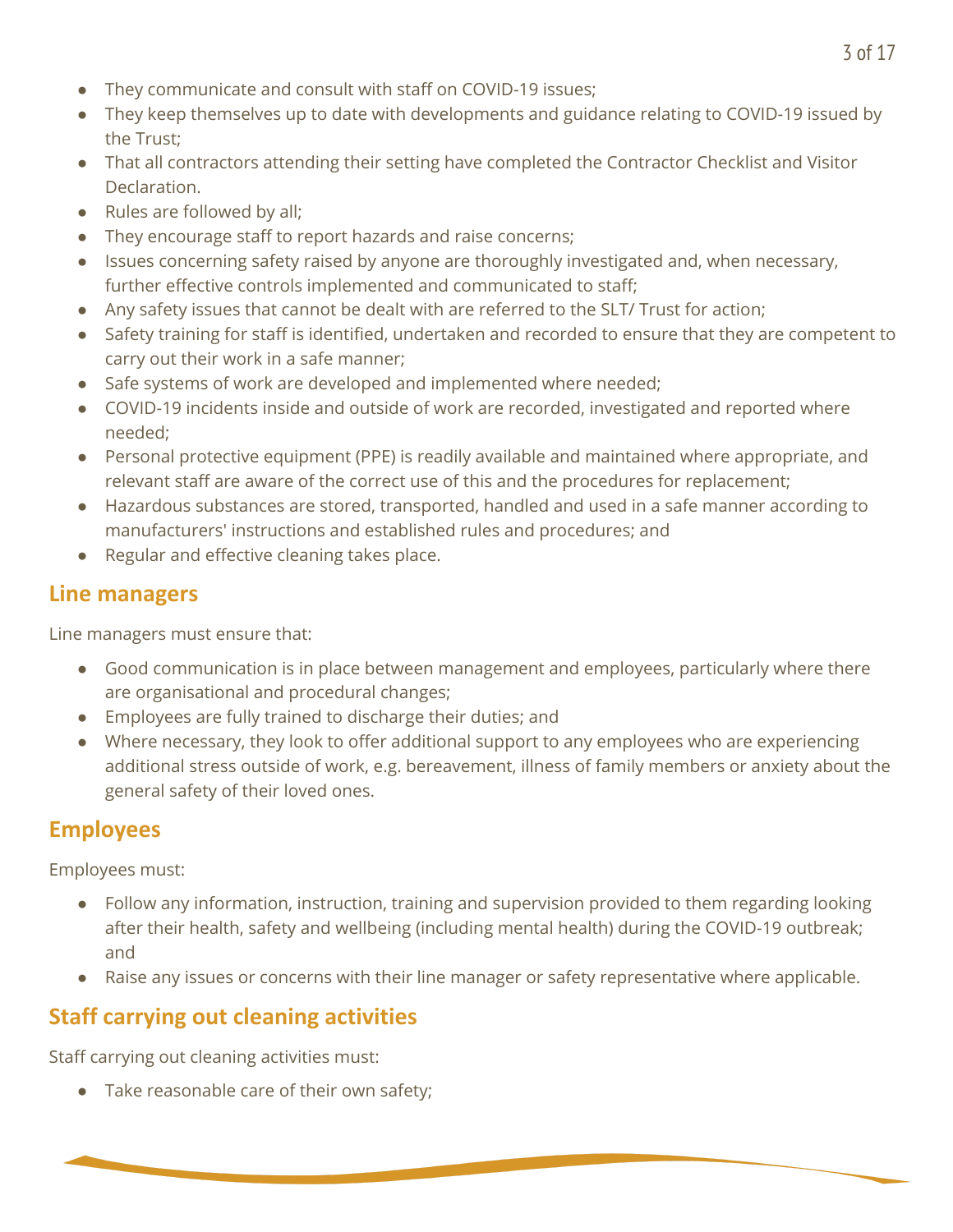- Take reasonable care of the safety of others affected by their actions;
- Observe the safety rules:
- Submit their health and safety policy and relevant risk assessments to us for approval if not employed by the organisation;
- Comply with and accept our COVID-19 Policy;
- Conform to all written or verbal instructions given to them to ensure their personal safety and the safety of others;
- Dress as appropriate for their work activities;
- Use all equipment, safety equipment, devices and protective clothing as directed;
- Avoid any improvisations of any form which could create an unnecessary risk to their personal safety and the safety of others;
- Maintain all equipment in good condition and report defects to their supervisor; and
- Ensure that chemicals are used appropriately and that contact times are followed.

## **Arrangements**

### **Wider occupation of our Academies and offices.**

From 1st September in line with current and any new government guidance, we will be welcoming back all pupils into our Academies.

Through the Action Plan contained in Appendix 1 of this document and Risk Assessment, Academies have put in place local arrangements to minimise the risk of spreading infection through changes to operational, behavioural and environmental factors.

The central team will continue to work remotely from home. There may be limited re occupation of the central office but only if deemed essential for logistical/ operational reasons.

### **Attendance**

No one with symptoms should attend our sites/ settings for any reason, nor should they attend if anyone in their household has symptoms or has tested positive for COVID-19 within the past 14 days. This would be a breach of Government Stay at Home Guidance.

All other staff and pupils will be encouraged to attend, unless they are self-isolating, or they are identified individually by a medical professional as clinically vulnerable (in which case they should follow medical advice).

If someone in their household is clinically extremely vulnerable, they should only attend if we are able to adhere to stringent social distancing, and the pupil is able to understand and follow those instructions. Families will be instructed to notify us as normal if their child is unable to attend so that staff can explore the reason with them and address barriers together. The normal processes surrounding attendance will apply. We will continue to inform social workers where pupils/students with a social worker do not attend.

We will take an attendance register as normal and complete and Local Authority or DFE returns required to report how many pupils/students and staff are attending and related information.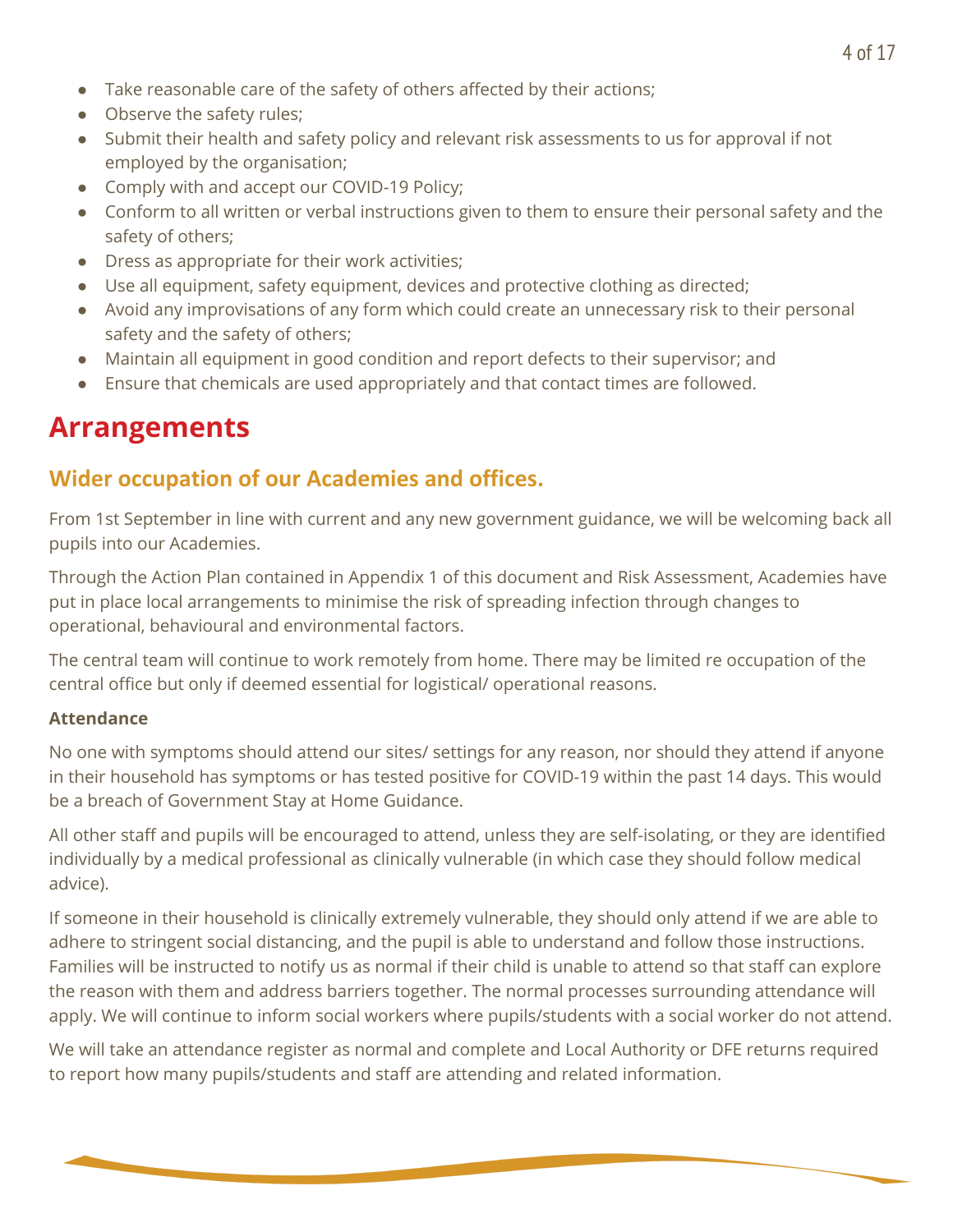### **Staff workload and wellbeing**

The Trust, Governors and SLT are conscious of the health, safety and wellbeing of all staff and will, where possible, implement flexible working practices in a way that promotes good work-life balance and supports our staff.

Workload will be carefully managed, and we will assess whether staff who are having to stay at home due to either asymptomatic isolation or health conditions are able to support remote education, while those in school continue to focus on face-to-face provision.

Staff are also reminded about the Trusts Health and Wellbeing Policy and Employee Assistance Programme.

### **Transport**

Staff and pupils/students will be encouraged to walk or cycle to and from school/ work and avoid public transport wherever possible.

We will work together with all parties and transport providers to put in place arrangements appropriate to our circumstances, including measures to reduce contact.

### **Food**

To ensure food is available for pupils/students who attend our educational settings, Mellors will staff all kitchens and ensure that meals are able to be prepared and served safely. Wherever possible, pupils/students will be encouraged to bring a packed lunch (except those who meet the FSM eligibility criteria). For those unable, or who choose not to bring a packed lunch, and those who meet the free school meal (FSM) eligibility criteria, a school meal offer will be available.

We will continue to provide vouchers to FSM eligible children not in school. In some circumstances it may be more appropriate to work with Mellors and other food providers to offer meals or food parcels for benefits-related FSM pupils/students not in the setting. This will be dependent on specific local need and logistics in distribution including staffing resources and safety.

Staff rooms may continue to be used if the local action plan in Appendix 1 states that it is safe to do so, however this will not be possible in all settings due to environmental factors. Where staff rooms are being used, social distancing measures will be in place with limits on the number of staff permitted to use the space at any one time (if necessary). Staff must ensure that the staff room is kept clean and tidy and dirty dishes are put in the dishwasher (where applicable).

### **Effective infection protection and control**

There are important actions that pupils/students, their parents and our staff can take during the COVID-19 outbreak to help prevent the spread of the virus.

Although it is difficult to put some of these measures in place in practice in schools, particularly with younger children, protective measures are possible. Hygiene will continue to be important across our Trust settings.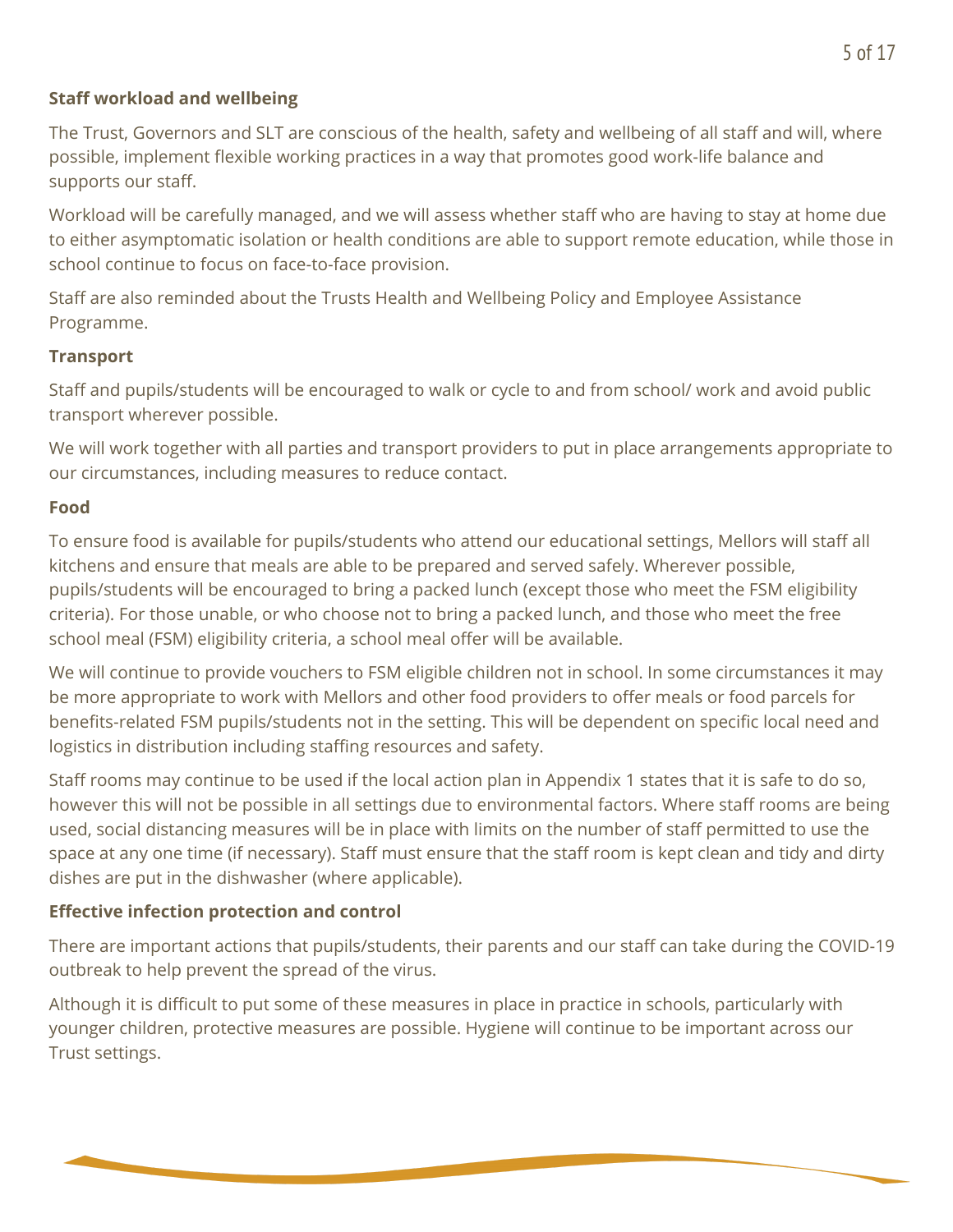Preventing the spread of COVID-19 involves dealing with direct transmission (for instance, when in close contact with those sneezing and coughing) and indirect transmission (via touching contaminated surfaces). A range of approaches and actions will be employed to do this. These can be seen as a Hierarchy of Controls that, when implemented, create an inherently safer system, where the risk of transmission of infection is substantially reduced. These include:

- Minimising contact with individuals who are unwell by ensuring that those who have COVID-19 symptoms, or who have someone in their household who does, do not attend our settings;
- Cleaning hands more often than usual wash hands thoroughly for 20 seconds with running water and soap and dry them thoroughly (using disposable hand towels, where possible) or use alcohol hand rub or sanitiser ensuring that all parts of the hands are covered;
- $\bullet$  Ensuring good respiratory hygiene promoting the 'catch it, bin it, kill it' approach;
- Cleaning frequently-touched surfaces often using standard products, such as detergents; and
- Minimise contact between individuals and maintain social distancing wherever possible.
- Reduce mixing by altering, as much as possible, the environment (such as classroom layout) and timetables (such as staggered break times) and introducing smaller group sizes (bubbles) in line with Government guidance.
- Where necessary, wear appropriate personal protective equipment (PPE)

Notices and posters promoting infection control best practice will be displayed throughout our buildings. The 'Staying COVID-19 Secure in 2020' poster will be displayed in reception.

Signage and markings supporting social distancing will be installed throughout our sites.

All staff will complete the online training 'Infection Prevention and Control' available via the Every Learning Management System

### **Personal protective equipment (PPE), including face coverings and face masks**

The government is not recommending universal use of face coverings in all schools. Schools that teach children in years 7 and above and which are not under specific local restriction measures have the discretion to require face coverings for pupils, staff and visitors in areas outside the classroom where social distancing cannot easily be maintained, such as corridors and communal areas and it has been deemed appropriate in those circumstances. If such measures are required these will be contained within the Local Action Plan (Appendix 1) and Risk Assessment. Primary school children will not need to wear a face covering.

In particular, schools that teach years 7 and above may decide to recommend the wearing of face coverings for pupils, staff or visitors in communal areas outside the classroom where the layout of the schools makes it difficult to maintain social distancing when staff and pupils are moving around the premises, for example, corridors. Again this will be described in the Local Action Plan (Appendix 1) and Risk Assessment.

Where face coverings are identified as required, the safe wearing and use of these will be communicated to all staff and pupils. This includes:

● Cleaning of hands before and after touching the face covering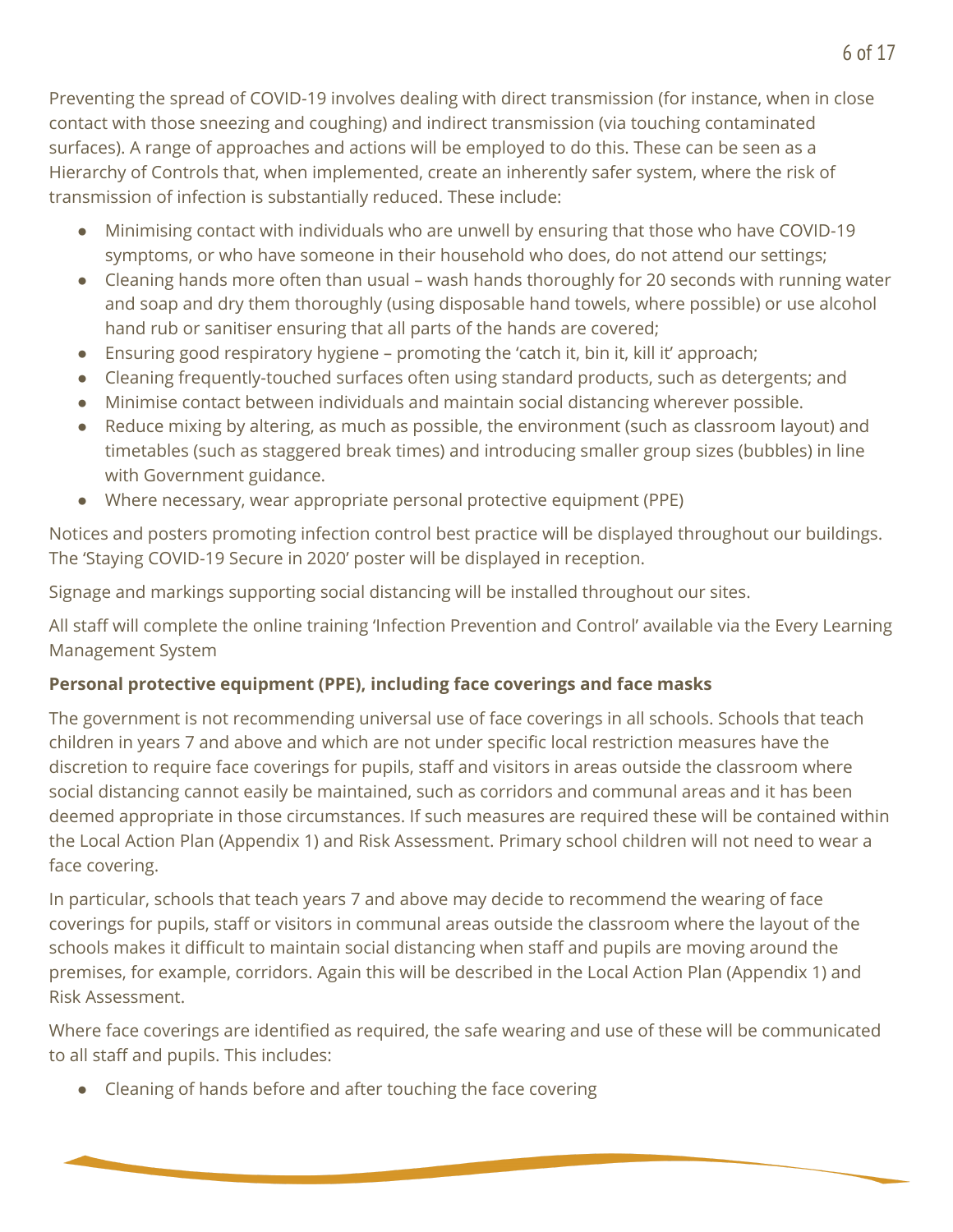- Safe storage in individual, sealable plastic bags between use (if reusable)
- Replacing should the face covering become damp

Pupils will be instructed not to touch the front of their face covering during use or when removing it and will dispose of temporary face coverings in general waste, or place reusable face coverings in a plastic bag they can take home with them, and then wash their hands again before heading to their classroom.

In primary schools where social distancing is not possible in areas outside of classrooms between members of staff or visitors, for example in staffrooms, headteachers will have the discretion to decide whether to ask staff or visitors to wear, or agree to them wearing face coverings in these circumstances. Similarly where there are concerns regarding social distancing between parents and carers at drop off and collection times, a request to wear masks may be issued. Again this will be described in the Local Action Plan (Appendix 1) and Risk Assessment.

Based on current evidence and the measures that schools are already putting in place, such as the system of controls and consistent bubbles, face coverings will not be necessary in the classroom even where social distancing is not possible. Face coverings would have a negative impact on teaching and their use in the classroom should be avoided.

Most of our staff will not require PPE beyond what they would normally need for their work, however this will be readily available to them. PPE will only be needed in a very small number of cases, including:

- Pupils/students whose care routinely already involves the use of PPE due to their intimate care needs will continue to receive their care in the same way.
- If a pupil becomes unwell with symptoms of COVID-19 while in our settings, a face mask should be worn by the supervising adult, if a distance of two metres cannot be maintained. If contact with the pupil is necessary, then gloves, an apron and a face mask should be worn by the supervising adult. If a risk assessment determines that there is a risk of splashing to the eyes, for example from coughing, spitting, or vomiting, then eye protection should also be worn.
- If a pupil becomes unwell with non-COVID-19 symptoms, they should be treated as normal with no specific additional PPE requirements.

Some individuals are exempt from wearing face coverings. This applies to those who:

- cannot put on, wear or remove a face covering because of a physical or mental illness or impairment or disability
- speak to or provide assistance to someone who relies on lip reading, clear sound or facial expression to communicate

In these instances we expect all our staff to be sensitive to those needs.

Further information regarding Face Coverings in educational settings can be found her <https://www.gov.uk/government/publications/face-coverings-in-education/face-coverings-in-education>

### **Shielded and clinically vulnerable pupils/students**

Shielding advice for all children was paused on 1 August 2020 which means that even the small number of pupils who will remain on the shielded patient list can also return to school, as can those who have family members who were shielding.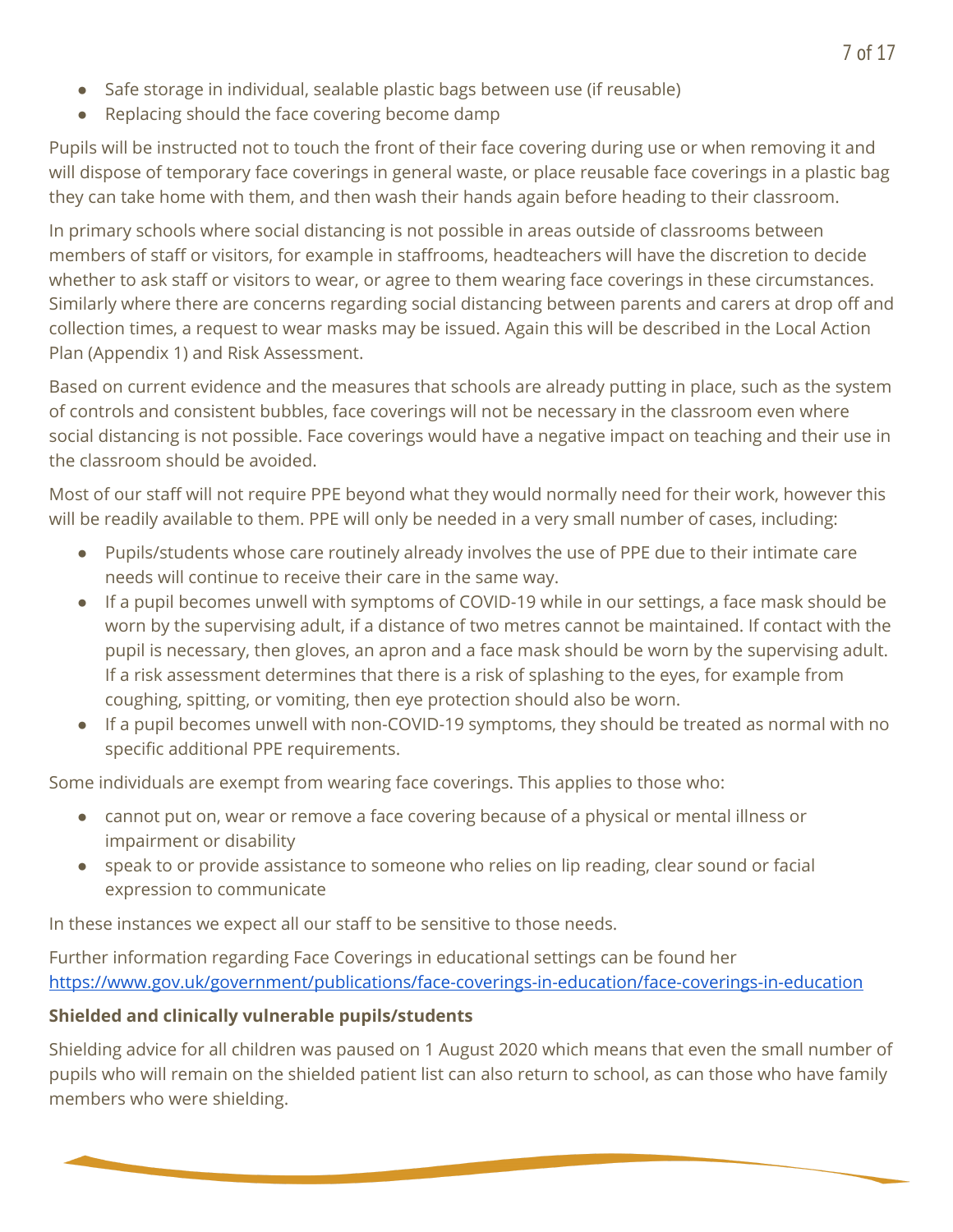For the vast majority of pupils/students, COVID-19 is a mild illness. In some cases an individual pupil/student (0 to 18 years of age) may be classed by a medical practitioner as clinically extremely vulnerable due to pre-existing medical conditions and advised to shield. Therefore, we do not expect these pupils/students to be attending our settings, and they will continue to be supported at home as much as possible.

### **Shielded adults**

Shielding advice for all adults was paused on 1 August 2020 which means that even the small number of adults who will remain on the shielded patient list can also return to school, as can those who have family members who were shielding.

Clinically extremely vulnerable individuals can go to work within our sites/Academies as COVID secure workplaces. Along with those deemed Clinically vulnerable, such individuals have been advised to take extra care in observing social distancing. We will carefully assess and discuss with them whether this involves an acceptable level of risk. If this is not possible within their normal role, they will be offered the safest available on-site roles to ensure that they can stay two metres away from others wherever possible, although the individual may choose to take on a role that does not allow for this distance if they prefer to do so.

If due to individual clinical advice a person is directly instructed to shield, we will endeavour to support this, for example by asking staff to support remote education, carry out lesson planning or other roles which can be done from home.

Those staff members identified as being vulnerable will have their own individual risk assessment.

### **Living with a shielded person**

If a pupil or a member of staff lives with someone who is clinically vulnerable (but not clinically extremely vulnerable), including those who are pregnant, they can attend our settings.

If a pupil or staff member lives in a household with someone who is shielding they are reminded that stringent social distancing should be adhered to and, in the case of pupils/students, they are able to understand and follow those instructions. For staff, the Academy will risk assess appropriately to ensure safe working practices. This may not be possible for very young children and older children without the capacity to adhere to the instructions on social distancing.

The staff member/ pupil along with their household will be expected to have appropriate measures in place for when they return from school to minimise any risk of transmission.

### **Staff who are pregnant**

Pregnant women are in the 'clinically vulnerable' category and are generally advised to follow the above advice. An individual risk assessment will be carried out for pregnant women.

### **Staff who may otherwise be at increased risk from coronavirus (COVID-19)**

Some people with particular characteristics may be at comparatively increased risk from coronavirus (COVID-19) such as age and sex, where people live, deprivation, ethnicity, people's occupation and care home residence. These staff are able to work in our sites/Academies so long as the system of controls set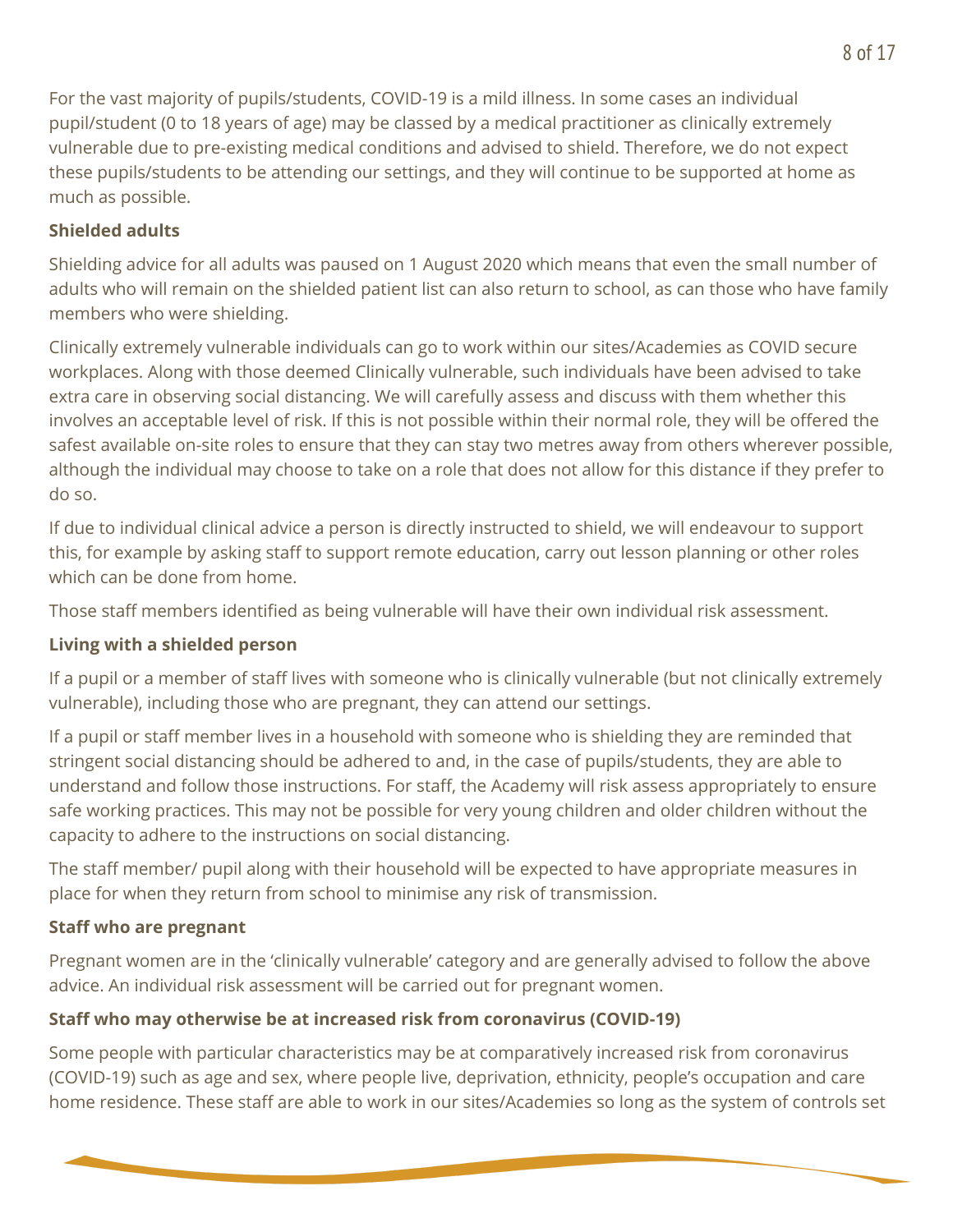out in this guidance are in place. Those identified as being of higher trisk will have their own individual vulnerable persons risk assessment.

People who live with those who have comparatively increased risk from coronavirus (COVID-19) can attend the workplace.

### **Class or group sizes**

We know that, unlike older children and adults, early years and primary-age children cannot be expected to remain two metres apart from each other and staff. We will therefore work through the hierarchy of measures set out above which, in summary, includes:

- Avoiding contact with anyone with symptoms;
- Frequent hand cleaning and good respiratory hygiene practices;
- Regular cleaning of settings; and
- Minimising contact and mixing between cohorts.

We appreciate that it is still important to reduce contact between people as much as possible, and we will achieve this and reduce the transmission risk by ensuring pupils/students and staff, where possible, only mix in a small, consistent group and that small group stays away from other people and groups.

Public Health England (PHE) is clear that if early years settings, schools and colleges do this, and crucially if they are also applying regular hand cleaning, hygiene and cleaning measures and handling potential cases of the virus as per the advice, then the risk of transmission will be lowered.

Where we can keep pupils/students in small groups two metres away from each other, we will do so. While in general groups will be kept apart, brief, transitory contact, such as passing in a corridor, is deemed to be low risk.

We are following the published [Guidance](https://www.gov.uk/government/publications/actions-for-schools-during-the-coronavirus-outbreak/guidance-for-full-opening-schools) for full opening: schools (revised 22nd October 2020). Groups or 'Bubbles' have been identified and created to prevent mixing of persons and minimise risk of cross infection. Details of the arrangements can be found in Appendix 1.

Where an academy cannot achieve the measures set out at any point, they will notify the Trust executive (CEO or COO).

## **Planning and organising**

### **We will:**

- Refresh our risk assessment and other health and safety advice for pupils/students and staff considering recent government advice, identifying protective measures (such as the things listed below). Also ensure that all health and safety compliance checks have been undertaken before opening.
- Organise small class groups, as described in the 'class or group sizes' section above.
- Organise classrooms and other learning environments such as workshops and science labs for those groups, maintaining space between seats and desks where possible.
- In refreshing the timetable: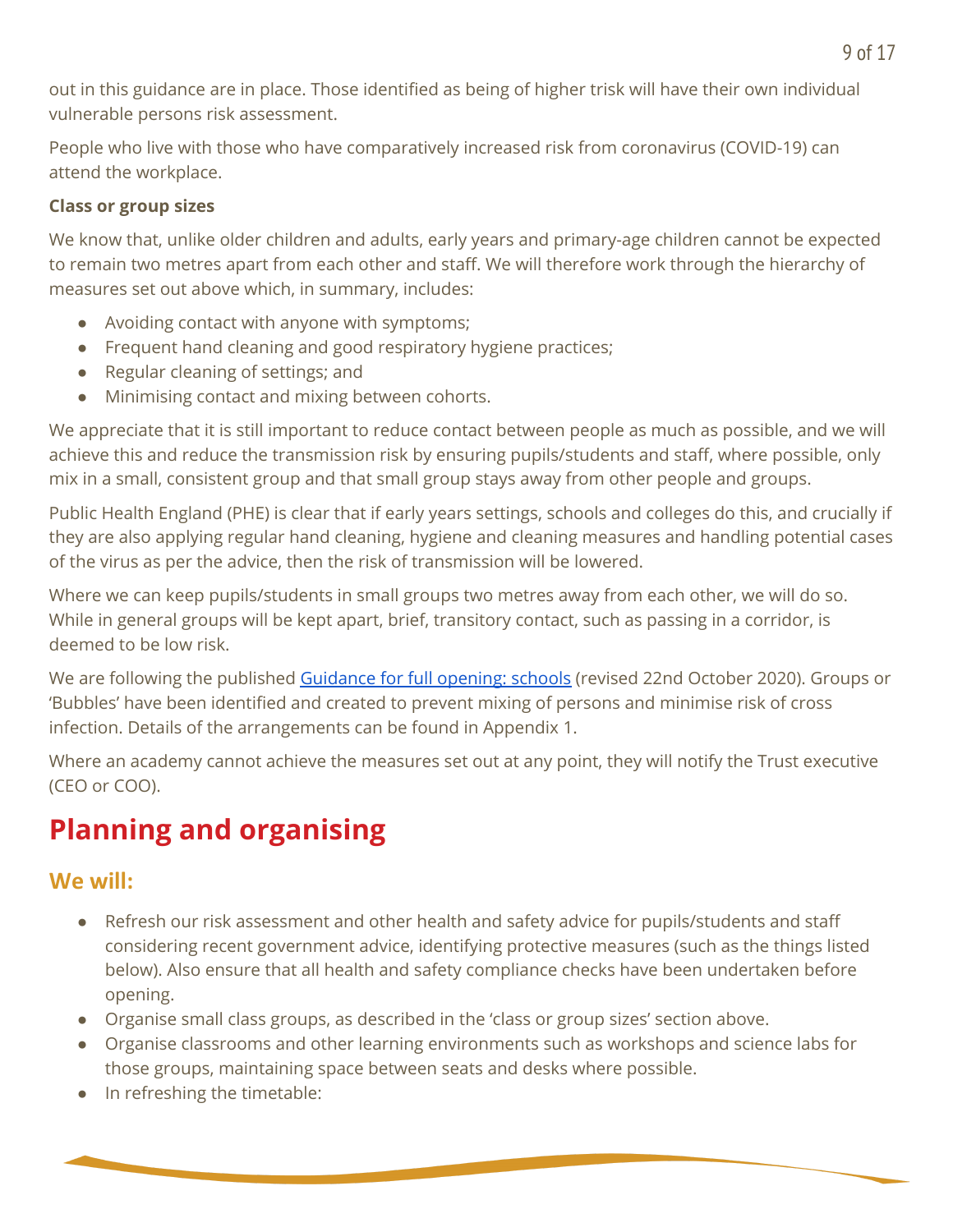- Decide which lessons or activities will be delivered;
- Consider which lessons or classroom activities could take place outdoors;
- Use the timetable and selection of classroom or other learning environment to reduce movement around the academy or site;
- Use technology to deliver assemblies and collective worship, or if unable to do this Stagger groups and maintain social distancing.
- Stagger break times (including lunch) so that all pupils/students are not moving around the setting at the same time;
- Stagger drop-off and collection times;
- Plan parents' drop-off and pick-up protocols in a way that minimises adult-to-adult contact; and
- For secondary academies, we will consider how best to supplement remote education with some face-to-face support for pupils/students.
- In addition, where there are childcare or early years groups in the setting, we will:
	- Consider how to keep small groups of pupils/students together throughout the day and avoid larger groups of pupils/students mixing; and
	- $\circ$  Consider how play equipment is used, ensuring that it is appropriately cleaned between groups of pupils/students using it and that multiple groups do not use it simultaneously.
- Remove unnecessary items from classrooms and other learning environments where there is space to store it elsewhere.
- Remove soft furnishings, soft toys and toys that are hard to clean (such as those with intricate parts).
- Consider how pupils/students arrive at our settings, and reduce any unnecessary travel on coaches, buses or public transport where possible.

## **Communication**

### **We will communicate our plans as follows:**

- Telling pupils/students, parents, carers or any visitors, such as suppliers, not to enter our settings if they are displaying any symptoms of COVID-19;
- Telling parents that if their child needs to be accompanied to our settings, only one parent should attend;
- Telling parents and young people their allocated drop-off and collection times and the process for doing so, including protocols for minimising adult-to-adult contact (for example, which entrance to use);
- Making it clear to parents that they cannot gather at entrance gates or doors, or enter the site (unless they have a pre-arranged appointment, which will be conducted safely);
- Where appropriate, engage parents and pupils/students in educational resources/posters such as e-bug and PHE;
- Ensure parents and young people are aware of recommendations on transport to and from our settings (including avoiding peak times);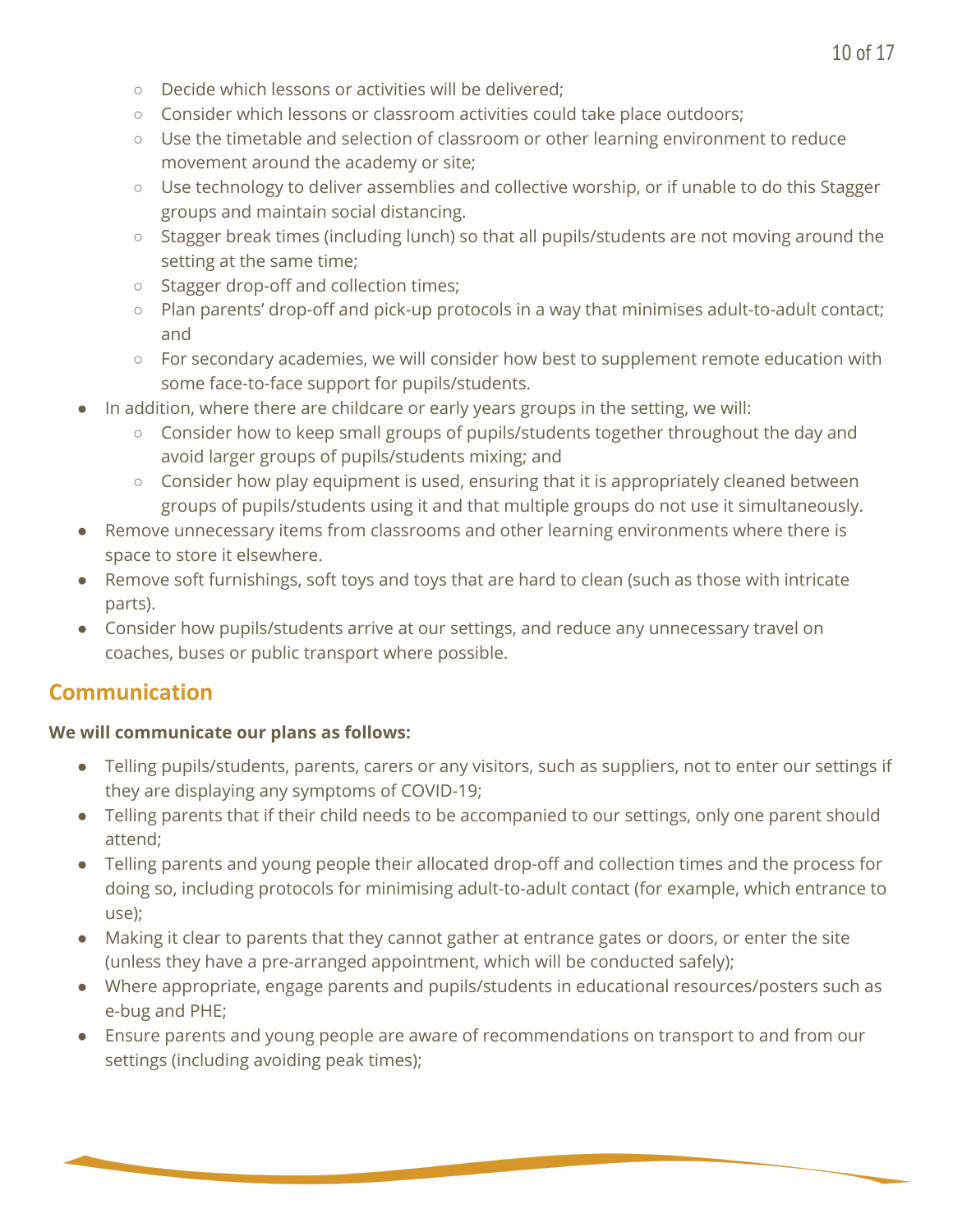- Talking to staff about the plans (for example, safety measures, timetable changes and staggered arrival and departure times);
- Communicating as early as possible with contractors and suppliers that will need to prepare to support our plans for opening (for example, cleaning, catering, food supplies, hygiene suppliers, etc.); and
- Discussing with cleaning contractors or staff the additional cleaning requirements and agreeing additional hours to allow for this as appropriate.

### **When Open**

### **We will keep cohorts together where possible and:**

- Ensure that pupils/students are always in the same small groups each day, and different groups are not mixed during the day, or on subsequent days.
- Ensure that the same teacher(s) and other staff are assigned to each group and, as far as possible, these stay the same during the day and on subsequent days, recognising for secondary and college settings that there will be some subject specialist rotation of staff.
- Ensure that wherever possible, pupils/students use the same classroom or area of a setting throughout the day, with a thorough cleaning of the rooms at the end of the day. Wherever possible, we will seat pupils/students at the same desk each day if they attend on consecutive days.

### **For cleaning and hygiene:**

- Follow government guidance on cleaning, including:
	- Cleaning an area with normal cleaning products after someone with COVID-19 has left to reduce the risk of passing the infection on to other people;
	- Wearing disposable gloves and aprons for cleaning (these will be double-bagged, stored securely for 72 hours, then thrown away in the regular rubbish after cleaning is finished);
	- $\circ$  Using disposable cloths, first clean hard surfaces with warm soapy water, then disinfect these surfaces with normal cleaning products (paying particular attention to frequently-touched areas and surfaces, such as bathrooms, handrails, stairwells and door handles);
	- Where an area has been heavily contaminated, such as with visible bodily fluids, from a person with COVID-19, use protection for the eyes, mouth and nose, as well as wearing gloves and an apron; and
	- Washing hands regularly with soap and water for 20 seconds, and after removing gloves, aprons and other protection used while cleaning.
- Ensure that sufficient handwashing facilities are available. Where a sink is not nearby, we will provide hand sanitiser in classrooms and other learning environments.
- Clean surfaces that pupils/students are touching such as toys, desks, chairs, doors, sinks, toilets, light switches and bannisters – more regularly than normal.
- Ensure that all adults and pupils/students:
	- $\circ$  Frequently wash their hands with soap and water for 20 seconds and dry thoroughly;
	- Wash their hands on arrival at the setting, before and after eating, and after sneezing or coughing;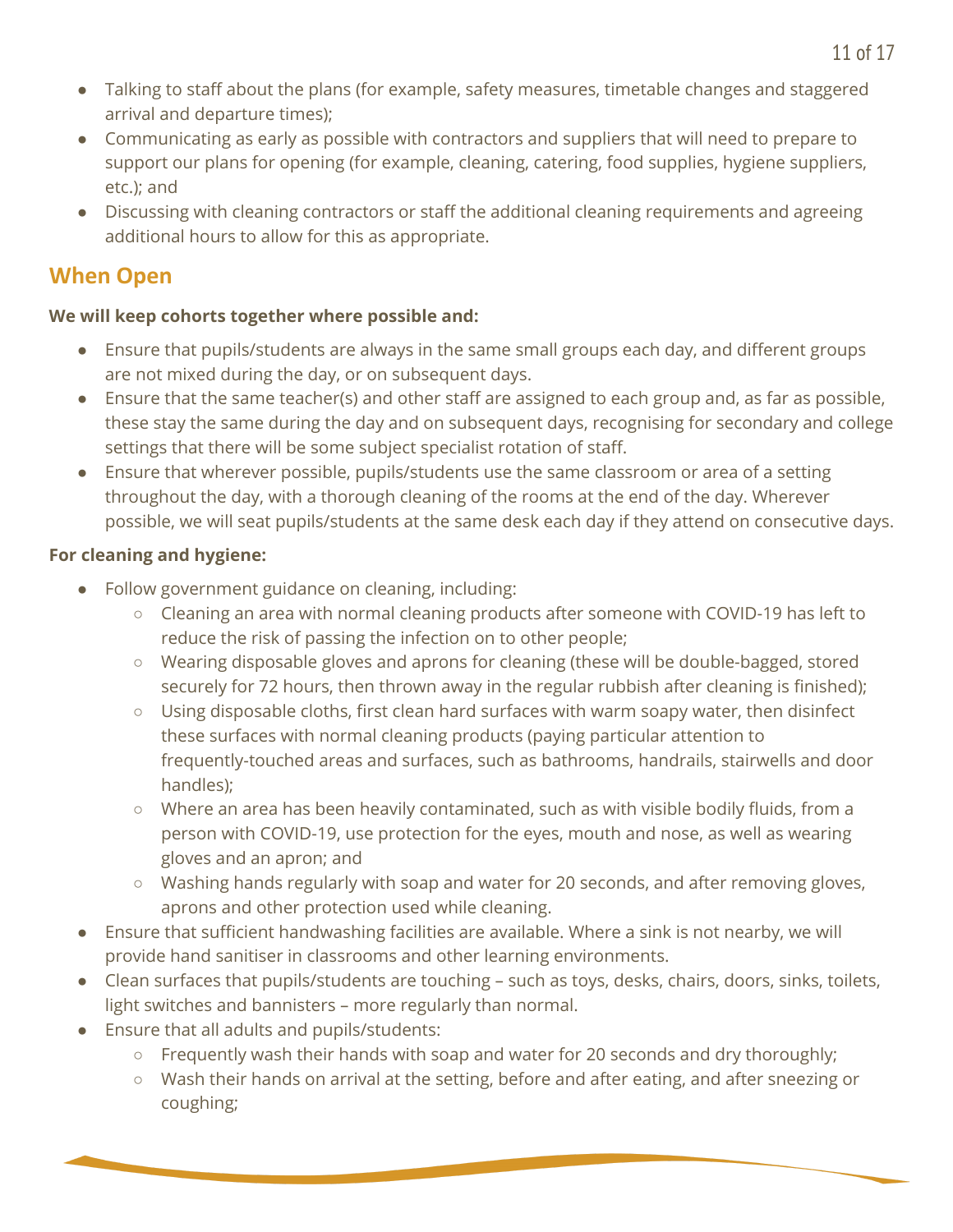- Are encouraged not to touch their mouth, eyes and nose; and
- $\circ$  Use a tissue or elbow to cough or sneeze and use bins for tissue waste ('catch it, bin it, kill it')
- Ensure that help is available for pupils/students who have trouble cleaning their hands independently.
- Consider how to encourage young children to learn and practise these habits through games, songs and repetition.
- Ensure that bins for tissues are emptied throughout the day.
- Where possible, all spaces will be well ventilated using natural ventilation (opening windows) or ventilation units.
- Prop doors open, where safe to do so (bearing in mind fire safety and safeguarding), to limit the use of door handles and aid ventilation (See Managed Use Policy relating to fire doors).
- Get in touch with public sector buying organisation partners about proportionate supplies of soap, anti-bacterial gel and cleaning products if needed.
- Confirm to staff and parents that there is no need for anything other than normal personal hygiene and washing of clothes following a day in our settings.

### **Reduce mixing within our settings by:**

- Accessing rooms directly from outside (where possible).
- Considering one-way circulation or placing dividers down the middle of corridors to keep groups apart as they move through the setting where spaces are accessed by corridors.
- Staggering breaks to ensure that any corridors or circulation routes used have a limited number of pupils/students using them at any time.
- Staggering lunch breaks pupils/students will clean their hands beforehand and enter in the groups they are already in. Groups will be kept apart as much as possible and tables will be cleaned between each group. Where this is not possible, pupils/students will have their lunch in their classrooms.
- Ensuring that toilets do not become crowded by limiting the number of pupils/students who use the toilet facilities at one time.
- Noting that some pupils/students will need additional support to follow these measures (for example, routes round school marked in braille or with other meaningful symbols, and social stories to support them in understanding how to follow rules).

### **Use outside space:**

- For exercise and breaks.
- For outdoor education, where possible, to limit transmission and more easily allow for distance between pupils/students and staff.
- Outdoor equipment will not be used unless we are able to ensure that it is appropriately cleaned between groups of pupils/students using it, and that multiple groups are not allowed to use it simultaneously.

### **For shared rooms:**

● Use halls, dining areas and internal and external sports facilities for lunch and exercise at half capacity. If class groups take staggered breaks between lessons, these areas can be shared as long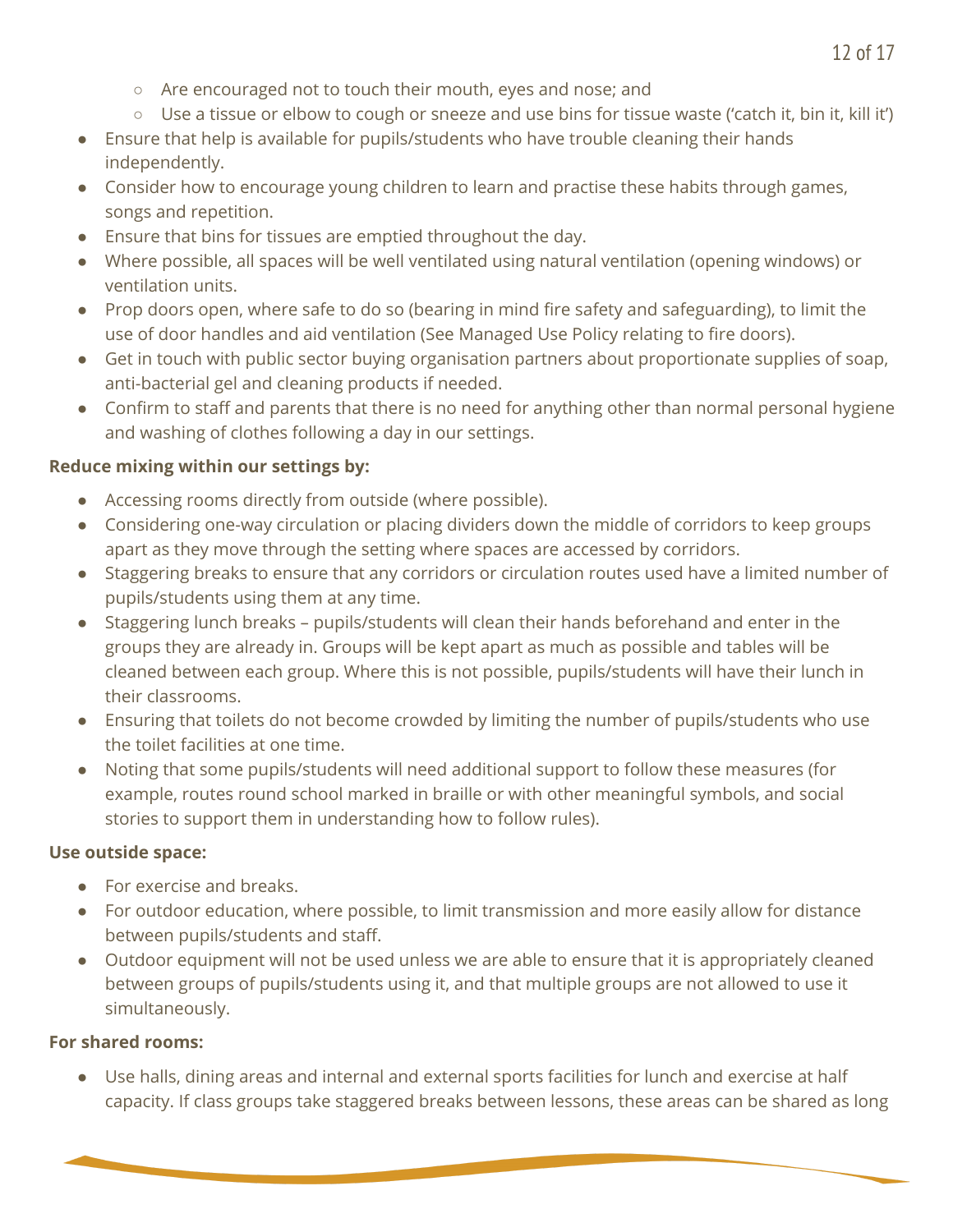as different groups do not mix (and especially do not play sports or games together) and adequate cleaning between groups is in place.

● Stagger the use of staff rooms, communal kitchens and offices to limit occupancy.

### **Reduce the use of shared resources:**

- By limiting the amount of shared resources that are taken home, as well as limiting exchange of take-home resources between pupils/students and staff.
- By seeking to prevent the sharing of stationery and other equipment where possible. Shared materials and surfaces will be cleaned and disinfected more frequently.
- Practical lessons will go ahead where equipment can be cleaned thoroughly, and the classroom or other learning environment will be occupied by the same pupils/students in one day or properly cleaned between cohorts.

### **Adjust transport arrangements where necessary, including:**

- Encouraging staff, parents and pupils/students to walk or cycle to the setting where possible.
- Ensuring that transport arrangements cater for any changes to start and finish times.
- Ensuring that transport providers do not work if they or a member of their household are displaying any symptoms of COVID-19.
- Ensuring that transport providers, as far as possible, follow hygiene rules and try to keep distance from their passengers.
- Taking appropriate actions to reduce risk if hygiene rules and social distancing is not possible, for example when transporting pupils/students with complex needs who need support to access the vehicle or fasten seatbelts.
- Communicating revised travel plans clearly to contractors, Local Authorities and parents where appropriate (for instance, to agree pick-up and drop-off times).

### **Ventilation (Including Mechanical and Air Conditioning Systems)**

It is important to ensure our academies are well ventilated and a comfortable teaching environment is maintained. Good ventilation can help reduce the risk of spreading coronavirus, so we will implement strategies to improve general ventilation through fresh air or mechanical systems.

This can be achieved by a variety of measures including:

- mechanical ventilation systems these should be adjusted to increase the ventilation rate wherever possible, and checked to confirm that normal operation meets current guidance (if possible, systems should be adjusted to full fresh air or, if not, then systems should be operated as normal as long as they are within a single room and supplemented by an outdoor air supply)
- natural ventilation opening windows (in cooler weather windows should be opened just enough to provide constant background ventilation, and opened more fully during breaks to purge the air in the space). Opening internal doors can also assist with creating a throughput of air
- natural ventilation if necessary external opening doors may also be used (as long as they are not fire doors and where safe to do so)

To balance the need for increased ventilation while maintaining a comfortable temperature, the following measures should also be used as appropriate: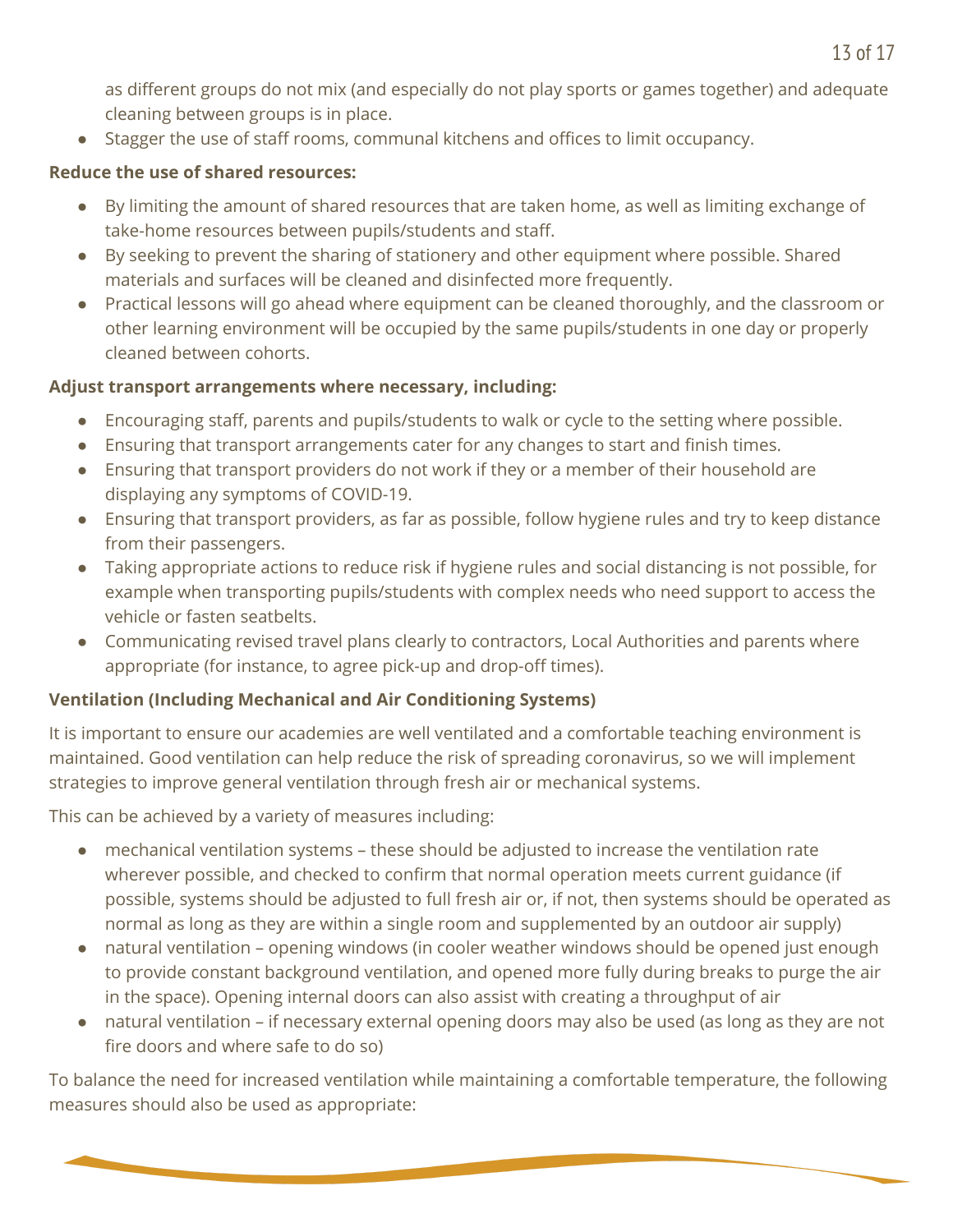- opening high level windows in preference to low level to reduce draughts
- increasing the ventilation while spaces are unoccupied (e.g. between classes, during break and lunch, when a room is unused)
- providing flexibility to allow additional, suitable indoor clothing. For more information see School uniform
- rearranging furniture where possible to avoid direct drafts

Heating should be used as necessary to ensure comfort levels are maintained particularly in occupied spaces.

The risk of transmission through the use of ceiling and desk fans is extremely low providing there is good ventilation in the area it is being used, preferably provided by fresh air.

The risk of air conditioning spreading COVID-19 in the workplace is extremely low as long as there is an adequate supply of fresh air and ventilation and the types of air conditioning installed across our Trust has been identified as safe to continue using as normal (units with 100% recirculation). We only have one site with a central ventilation system. In this site, the recirculation is turned off.

Increased ventilation may make buildings cooler than usual over the winter months. While academies will want to maintain the benefits of their uniform, they may wish to consider allowing additional, suitable indoor items of clothing to be worn during the winter period in addition to the academies current uniform. Where this occurs academies will work with the Trust to ensure that no extra financial pressure is placed on parents.

Further guidance relating to air conditioning and ventilation is available from the HSE at <https://www.hse.gov.uk/coronavirus/equipment-and-machinery/air-conditioning-and-ventilation.htm>

### **What happens if someone becomes unwell at our sites/ settings?**

If anyone becomes unwell with a new, continuous cough, high temperature or loss of sense of taste or smell in our settings, they will be sent home and advised to follow government guidance for households with possible COVID-19 infection.

If a pupil is awaiting collection, they will be moved, if possible, to a room where they can be isolated behind a closed door, depending on the age of the child and with appropriate adult supervision if required. Ideally, a window will be opened for ventilation. If it is not possible to isolate them, we will move them to an area which is at least two metres away from other people.

If they need to go to the bathroom while waiting to be collected, they will use a separate bathroom if possible. The bathroom will be cleaned and disinfected using standard cleaning products before being used by anyone else.

PPE will be worn by staff caring for the child while they await collection if a distance of two metres cannot be maintained (such as for a very young child or a child with complex needs).

In an emergency, we will call 999 if they are seriously ill or injured or their life is at risk.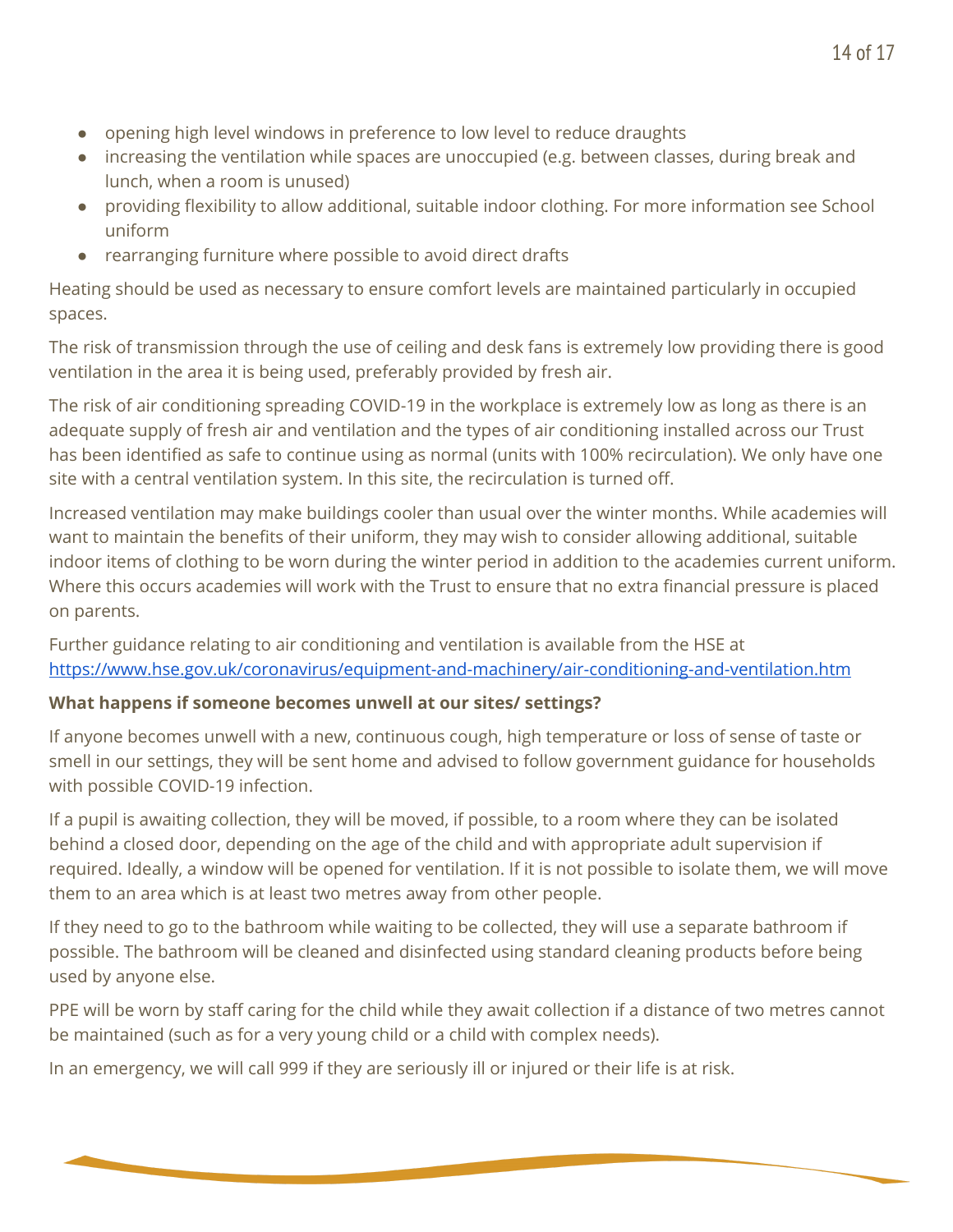If a member of staff has helped someone who was unwell with a new, continuous cough, high temperature, or loss of sense of taste or smell, they will not need to go home unless they develop symptoms themselves (and in which case, they will be expected to get a test) or the child subsequently tests positive (see 'What happens if there is a confirmed case of COVID-19 in our settings?' below). They should wash their hands thoroughly for 20 seconds after any contact with someone who is unwell. We will clean the affected area with normal cleaning products after someone with symptoms has left to reduce the risk of passing the infection on to other people.

### **What happens if there is a confirmed case of COVID-19 in our sites/ settings?**

When a pupil or staff member develops symptoms compatible with COVID-19, they will be sent home and advised to self-isolate for ten days. Their fellow household members should self-isolate for 14 days. All staff and pupils/students who are attending our settings will have access to a test if they display symptoms of COVID-19 and are encouraged to get tested in this scenario.

Where the pupil or staff member tests negative, they can return to our setting and the fellow household members can end their self-isolation, unless they have been identified as a close contact of a positive case.

Where a pupil or staff member tests positive the Chief Operating Officer will be informed immediately. Close contacts in school within the 48 hours prior to symptoms or the positive test will be identified and instructed to isolate and letters sent home to all pupils with instructions and guidance. The other household members of that wider class or group do not need to self-isolate unless the pupil or staff member they live with subsequently develops symptoms. The Academy will complete the Minimum Data Set for positive COVID-19 cases and the Trust will liaise with the Local Authority, PHE and other agencies for any additional response requirements.

In some cases, a larger number of other pupils/students may be asked to self-isolate at home as a precautionary measure – perhaps the whole class, site or year group.

To continue monitoring transmission, staff and pupils/students in all settings will be eligible for testing if they become symptomatic, as will members of their households. A negative test will enable children to get back to education, and their parents to get back to work. In the event of a child or member of staff testing positive for COVID-19, the relevant group of people within the school with whom the child has mixed closely (their cohort) should be sent home and advised to self-isolate for 14 days, even if they subsequently test negative.

Arrangements will be put in place to allow the continuity of reporting and the information flow of positive cases during school holidays.

### **Taking pupils/students' temperatures**

We will not take pupils/students' temperatures every morning and parents and carers will not be required to either. Routine testing of an individual's temperature is not a reliable method for identifying COVID-19.

We will reiterate to parents the need to follow the standard national advice on the kind of symptoms to look out for that might be due to COVID-19, and where to get further advice. If anyone in the household develops a fever, a new continuous cough or loss of sense of taste or smell they are advised to follow the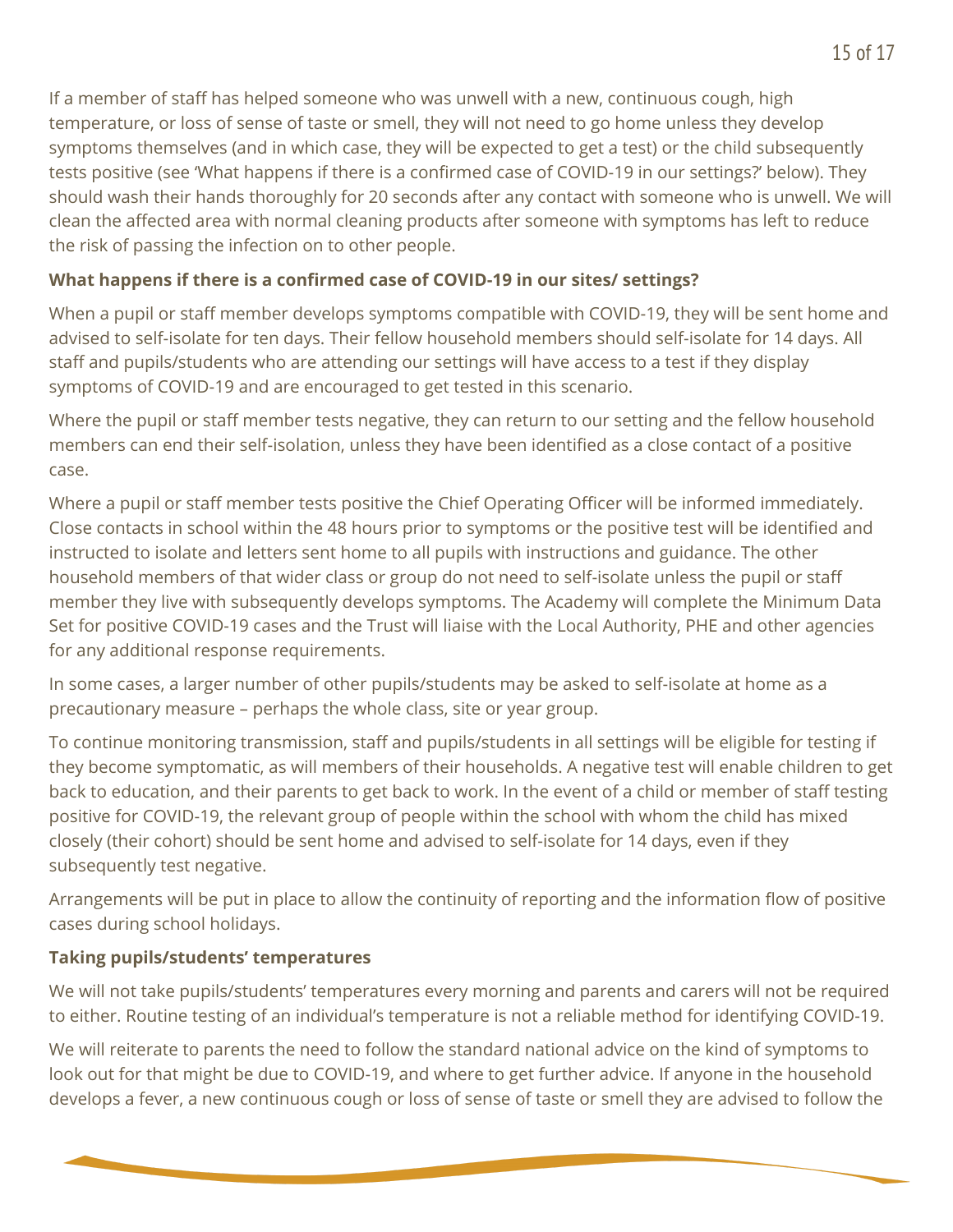government guidance (which states that the ill person should remain in isolation for ten days and the rest of the household for 14 days).

## **Testing**

### **Staff and Pupils/ Students**

All pupils/students eligible to attend our settings, and members of their households, will have access to testing if they display symptoms of COVID-19. This will enable them to get back into education, and their parents or carers to get back to work, if the test proves to be negative. To access testing, parents will be able to use the NHS 119 telephone service between 7am and 11pm or book online at <https://self-referral.test-for-coronavirus.service.gov.uk/antigen/condition>

### **Supporting pupils/students with complex needs**

We will follow government guidance for special schools, specialist colleges, Local Authorities and any other settings managing pupils/students with education, health and care plans, including those with complex needs where appropriate.